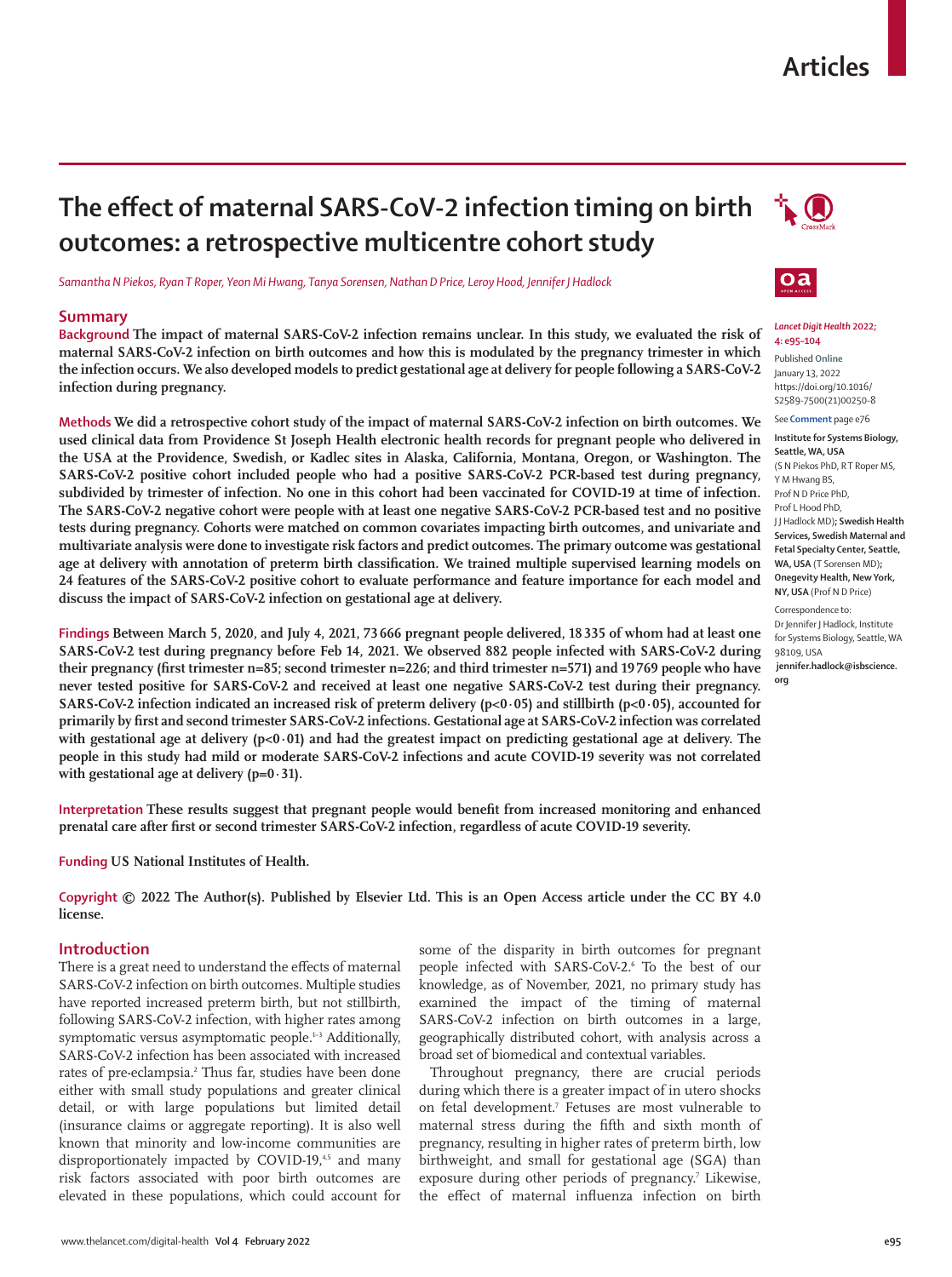## **Research in context**

#### **Evidence before this study**

We searched PubMed for the keywords "SARS-CoV-2" or "COVID-19" combined with "preterm birth" or "trimester," including all articles published before March 21, 2021. No language restrictions were applied. We found several studies that examined the impact of maternal SARS-CoV-2 infection on pregnancy outcomes using electronic health records (EHRs) or insurance claims. However, these studies were limited by small sample size or narrow scope of the data. Also, most studies did not differentiate between the timing of preterm birth, which has clinically significant implications in terms of neonatal survival, care, and potential lifelong health problems. To our knowledge, as of November, 2021, there has not yet been any primary study that accounts for the trimester of maternal SARS-CoV-2 infection, despite the awareness of the crucial periods during pregnancy when there exists a greater potential for in utero shocks on fetal development.

#### **Added value of this study**

We did a retrospective cohort study using EHRs from hospitals and clinics across five states in the USA. We compared pregnancy outcomes of unvaccinated people with a positive SARS-CoV-2 test during pregnancy to a matched control cohort with negative SARS-CoV-2 test results. The positive cohort was substratified by trimester of infection. To our knowledge, our study is the first to modulate birth outcomes by the trimester of

outcomes depends on the timing of exposure.<sup>8</sup> Influenza exposure during pregnancy is associated with increased infant and neonatal mortality during the first trimester, decreased birthweight during the second trimester, and increased preterm birth and decreased birthweight during the third trimester. Thus, we expect a difference in birth outcomes based on the gestational age at time of maternal SARS-CoV-2 infection.

In this study, we investigated the impact of maternal SARS-CoV-2 infection at each trimester of pregnancy on birth outcomes (preterm birth, stillbirth, birthweight, and SGA) in an unvaccinated population, adjusting for common confounding factors. We also developed models to predict gestational age at delivery for people following a SARS-CoV-2 infection during pregnancy. We evaluate performance and feature importance for each model and discuss the impact of SARS-CoV-2 infection on gestational age at delivery. This research investigates the risk of negative birth outcomes for people exposed to SARS-CoV-2 infection during pregnancy.

#### **Methods**

See **Online** for appendix

## **Study setting and participants**

In this retrospective cohort study, we used clinical data from Providence St Joseph Health (PSJH) electronic health records for pregnant people (aged 18 years and older and younger than 45 years) who delivered in the maternal infection. Additionally, using propensity score matching, we controlled for several confounding variables known to be associated with negative pregnancy outcomes, which were enriched in the SARS-CoV-2 positive cohort. We evaluated outcomes using delivery events, including preterm birth classifications. There was an increase in preterm birth and stillbirth following SARS-CoV-2 infection, primarily driven by increases following first or second trimester maternal infection. We built supervised learning models that predict gestational age at delivery using demographics, maternal comorbidities, information related to SARS-CoV-2 infection, and fetal characteristics. The single greatest predictor of gestational age at delivery is gestational age at infection, with earlier age at infection associated with earlier age at delivery. There was no correlation between severity of COVID-19 and gestational age at delivery.

#### **Implications of all the available evidence**

These results suggest that pregnant people are at increased risk of preterm birth following SARS-CoV-2 infection regardless of COVID-19 severity. We recommend enhanced prenatal care and increased monitoring for pregnant people following a SARS-CoV-2 infection. Due to increased risk of maternal–fetal health of SARS-CoV-2 infection, we propose prioritisation of vaccination of pregnant people in areas where vaccine distribution is scarce.

USA at the Providence, Swedish, or Kadlec sites in Alaska, California, Montana, Oregon, and Washington between March 5, 2020, and July 4, 2021 (appendix pp 1–2). PSJH is an integrated health-care system that has strong continuity of care across inpatient and outpatient settings; the US organisation's 51 hospitals, 1085 clinics, and 120 000 caregivers collaborate to provide health and social services across seven states. We provide the COVID-19 seroprevalence rates for each of the five states in the study and the USA at the national level during the Centre for Disease Control and Prevention's monitoring period containing the date Feb 14, 2021 (appendix  $p$  12).<sup>9</sup>

The SARS-CoV-2 positive cohort included people who had a positive SARS-CoV-2 PCR-based test during pregnancy, subdivided by trimester of infection (appendix pp 1–2). No patients in the SARS-CoV-2 positive cohort were vaccinated for COVID-19 at the time of SARS-CoV-2 infection. The SARS-CoV-2 negative cohort were people with at least one negative PCR-based SARS-CoV-2 test and no positive tests during pregnancy. The cohort was limited to women with singleton pregnancies who delivered after 140 days' gestational age (20 weeks), who had either commercial or state-provided Medicaid insurance. At the time of this study, PSJH did not routinely scan pregnant people for active SARS-CoV-2 infection or antibody presence during prenatal care or at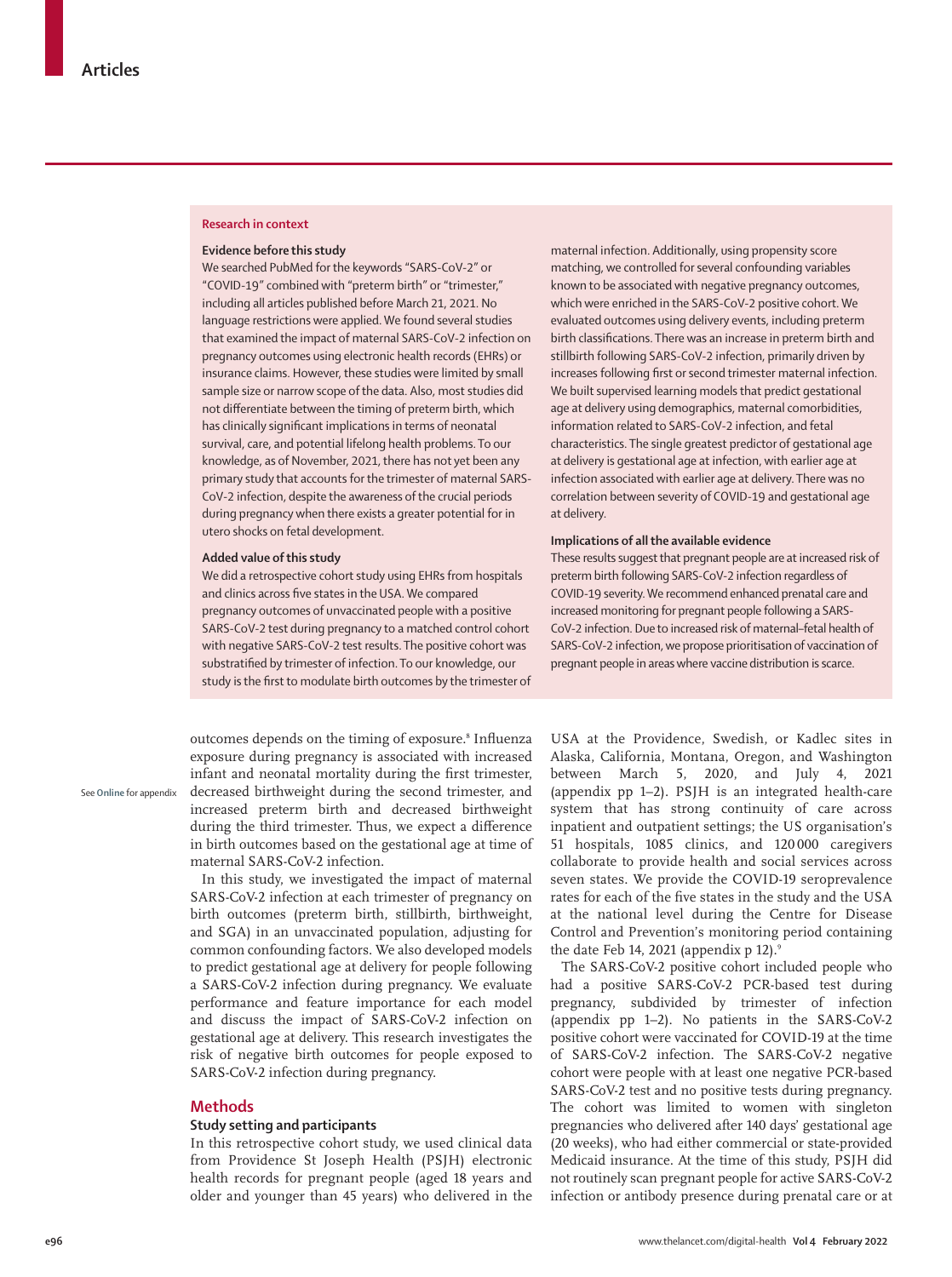www.thelancet.com/digital-health **Vol 4 February 2022 e97**

delivery (appendix p 3). Due to scarce testing availability at the beginning of the pandemic, testing was restricted to the sickest patients. As testing became more accessible, PSJH began testing anyone with COVID-19 symptoms and screening patients 2 days before admission for a planned procedure, including scheduled caesarean delivery or labour induction. The date after which broader testing began was site specific.

To account for covariates associated with preterm birth, propensity score matching was done to generate a SARS-CoV-2 negative matched control cohort.<sup>6,10</sup> The unsupervised learning model nearest neighbours with replacement (k=1) was done to match across ten common covariates using the Python library sklearn (version 0.22.1; appendix pp  $13-14$ ).<sup>11</sup> For each SARS-CoV-2 positive pregnant patient, this identifies the single most similar SARS-CoV-2 negative pregnant person across these ten variables. For people who were missing information in the pregravid body-mass index (BMI) field, a value was imputed using the median of the pregravid BMI reported for other people in their cohort (either the cohort of 882 people who had positive SARS-CoV-2 test results or the cohort of 17453 people in the SARS-CoV-2 negative cohort before matching). Absence of data for race, ethnicity, fetal sex, parity, and delivery method was encoded as –1. This resulted in a control cohort of 889 people that had improved representation of the matched covariates to the SARS-CoV-2 positive cohort.

All procedures were reviewed and approved by the Institutional Review Board at the PSJH through expedited review (study number STUDY2020000196). Consent was waived because disclosure of protected health information for the study was determined to involve no more than a minimal risk to the privacy of individuals.

## **Outcomes**

The primary outcome evaluated in this study was gestational age at delivery with annotation of preterm birth classification. Secondary outcomes assessed included stillbirth, birthweight, fetal growth percentile, SGA, and rates of common pregnancy-related conditions.

## **Statistical analysis**

The composition of each cohort's demographics, comorbidities, and birth characteristics was represented as proportions or median along with the IQR (table 1). A Fisher's exact test (for categorical data) or a Mann-Whitney U test (for continuous data) were used to evaluate differences between cohorts, using the R stats (version 3.6.3) and Python scipy (version 1.4.1) packages, respectively (appendix p 13). Comorbidities were identified by patient diagnosis codes, using SNOMED-CT (version 20200901; appendix p 15). Stillbirth is defined as pregnancy loss at 20 or more weeks of gestation. Term birth is defined as birth from 37 or more weeks of gestation; late preterm birth as less

than 37 weeks and 34 or more weeks of gestation; moderate preterm birth as less than 34 weeks and 32 or more weeks of gestation; very preterm birth as less than 32 weeks and 28 or more weeks of gestation; and extremely preterm birth as less than 28 weeks of gestation.

Fetal growth percentile was calculated using the WHO Fetal Growth Charts based on gestational age and weight.12 A moving points average, which creates a series of averages across different subsets of the full dataset, was used to calculate weight by percentile at gestational age. The fetal growth percentile was then calculated by

|                                              | SARS-CoV-2<br>positive (n=882) | SARS-CoV-2<br>negative (n=17 453) | SARS-CoV-2 negative<br>matched $(n=889)$ |
|----------------------------------------------|--------------------------------|-----------------------------------|------------------------------------------|
| Demographics                                 |                                |                                   |                                          |
| Maternal age at birth, years                 | 27.6(9.4)                      | 31.5(8.2)                         | 27.9(9.0)                                |
| Pregravid body-mass index, kg/m <sup>2</sup> | 28.2(8.6)                      | 25.8(9.0)                         | 28.4(2.1)                                |
| Race                                         |                                |                                   |                                          |
| Total number known                           | 849                            | 16 9 20                           | 869                                      |
| American Indian or Alaska Native             | 20(2.4%)                       | 232 (1.4%)                        | 16 (1.8%)                                |
| Asian                                        | 29 (3.4%)                      | 1571 (9.3%)                       | 38(4.4%)                                 |
| <b>Black</b>                                 | 46 (5.4%)                      | 708 (4.2%)                        | 45(5.2%)                                 |
| Multiracial                                  | 9(1.1%)                        | $185(1.1\%)$                      | $9(1.0\%)$                               |
| Native Hawaiian or Pacific Islander          | 19(2.2%)                       | 215(1.3%)                         | $17(2.0\%)$                              |
| Other*                                       | 306 (36.0%)                    | 2851 (16.8%)                      | 295 (33.9%)                              |
| White                                        | 420 (49.5%)                    | 11158 (65.9%)                     | 449 (51.7%)                              |
| Ethnicity                                    |                                |                                   |                                          |
| Total number known                           | 863                            | 16898                             | 873                                      |
| Hispanic or Latino                           | 453 (52.5%)                    | 3607 (21.3%)                      | 449 (51.4%)                              |
| Not Hispanic or Latino                       | 410 (47.5%)                    | 13291 (78.7%)                     | 424 (48.6%)                              |
| Insurance                                    |                                |                                   |                                          |
| Total number known                           | 882                            | 17453                             | 889                                      |
| Medicaid                                     | 661 (74.9%)                    | 8191 (46.9%)                      | 668 (75.1%)                              |
| Private                                      | 221 (25.1%)                    | 9262 (53.1%)                      | 221 (24.9%)                              |
| Smoker                                       | 79 (9.0%)                      | 1903 (10.9%)                      | 86 (9.7%)                                |
| Illicit drug user                            | 93 (10.5%)                     | 2146 (12.3%)                      | 93 (10.5%)                               |
| Preterm history                              | 44 (5.0%)                      | 695 (4.0%)                        | 43 (4.8%)                                |
| Parity                                       |                                |                                   |                                          |
| Total number known                           | 874                            | 17156                             | 882                                      |
| Nulliparity                                  | 426 (48.7%)                    | 10288 (60.0%)                     | 439 (49.8%)                              |
| Low multiparity                              | 413 (47.3%)                    | 6522 (38.0%)                      | 410 (46.5%)                              |
| Grand multipara                              | 35 (4.0%)                      | 346 (2.0%)                        | 33 (3.7%)                                |
| Gravidity                                    |                                |                                   |                                          |
| Total number known                           | 874                            | 17156                             | 882                                      |
| Nulligravidity                               | 239 (27.3%)                    | 5757 (33.6%)                      | 239 (27.1%)                              |
| Low multigravidity                           | 568 (65.0%)                    | 10451 (60.9%)                     | 583 (66.1%)                              |
| Grand multigravidity                         | 67(7.7%)                       | 948 (5.5%)                        | 60(6.8%)                                 |
| <b>Educational attainment</b>                |                                |                                   |                                          |
| Total number known                           | 40                             | 567                               | 45                                       |
| Less than high school                        | $8(20.0\%)$                    | 53 (9.3%)                         | 7(15.6%)                                 |
| High school                                  | 26 (65.0%)                     | 229 (40.4%)                       | 23 (51.1%)                               |
| Undergraduate degree                         | 5(12.5%)                       | 203 (35.8%)                       | 14 (31.1%)                               |
| Graduate degree                              | 1(2.5%)                        | 82 (14.5%)                        | $1(2.2\%)$                               |
|                                              |                                |                                   | (Table 1 continues on next page)         |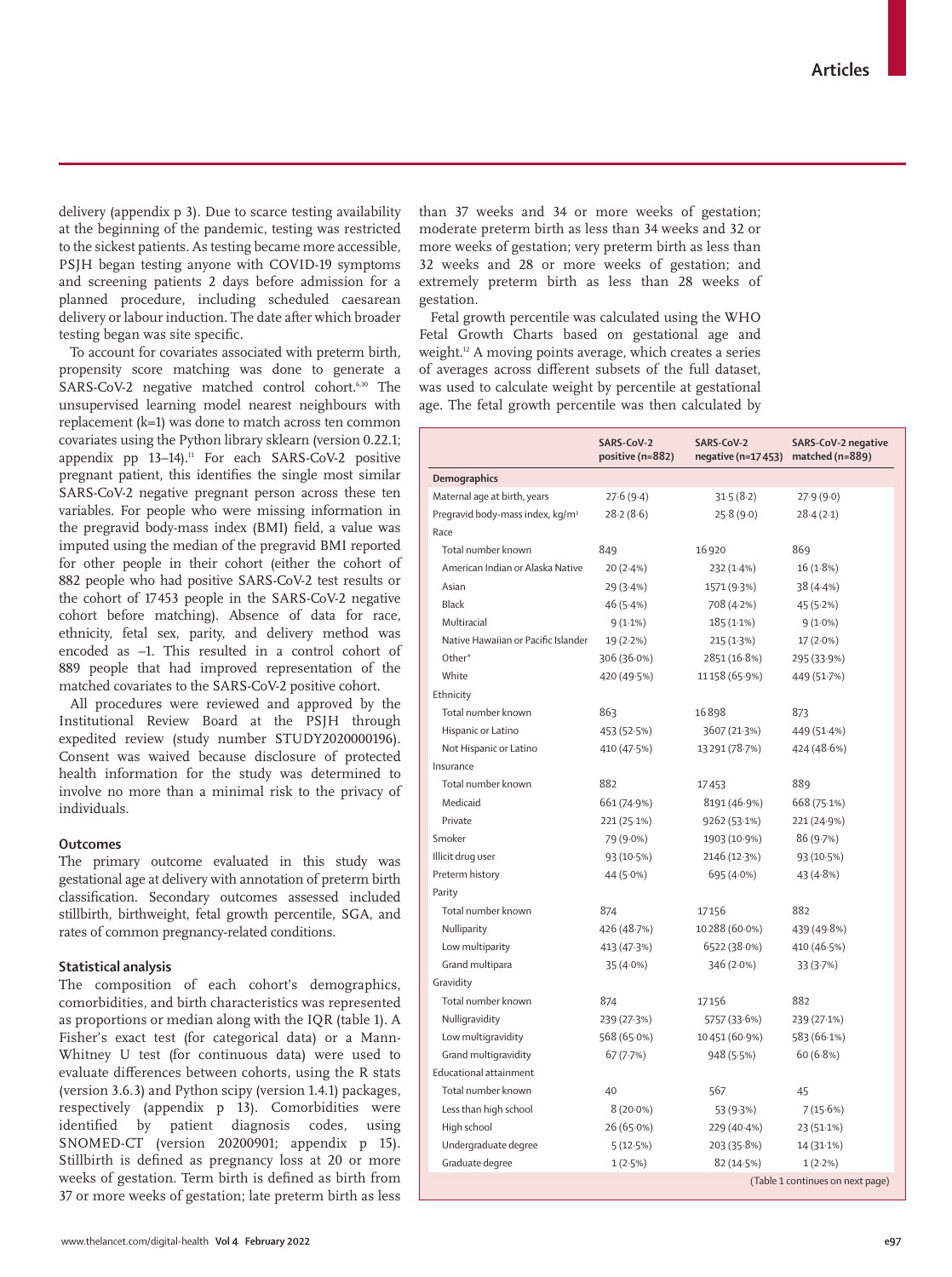interpolation. SGA is defined as the babies in the bottom 10th percentile of fetal growth at birth.

## **Predictive models**

To evaluate which variables are most predictive of gestational age at delivery, we trained multiple supervised learning models on 24 features of the SARS-CoV-2 positive cohort (n=882; appendix p 16). SARS-CoV-2 encounters were only observed for people who engaged with the health-care system. These features included patient demographics, fetal characteristics, comorbidities, and treatment following SARS-CoV-2 infection before delivery (including encounters, diagnoses, medications, and COVID-19 severity score). COVID-19

|                                | SARS-CoV-2<br>positive (n=882) | SARS-CoV-2<br>negative (n=17453) | SARS-CoV-2 negative<br>matched (n=889) |
|--------------------------------|--------------------------------|----------------------------------|----------------------------------------|
| (Continued from previous page) |                                |                                  |                                        |
| <b>Comorbidities</b>           |                                |                                  |                                        |
| Chronic diabetes               | 87 (9.9%)                      | 1542 (8.8%)                      | $101(11-3%)$                           |
| Chronic hypertension           | 13(1.5%)                       | 448 (2.6%)                       | 23(2.6%)                               |
| Gestational diabetes           | 79 (9.0%)                      | 1404 (8.0%)                      | 89 (10.0%)                             |
| Gestational hypertension       | 52 (5.9%)                      | 1078 (6.2%)                      | 63(7.1%)                               |
| Preeclampsia                   | 41 (4.6%)                      | $41(0.2\%)$                      | 41(4.6%)                               |
| Severe pre-eclampsia           | 3(0.3%)                        | 23 (0.1%)                        | $0(0.0\%)$                             |
| <b>Birth characteristics</b>   |                                |                                  |                                        |
| Fetal sex                      |                                |                                  |                                        |
| Total number known             | 828                            | 16840                            | 841                                    |
| Female                         | 396 (47.8%)                    | 8246 (49.0%)                     | 409 (48.6%)                            |
| Male                           | 432 (52.2%)                    | 8594 (51.0%)                     | 432 (51.4%)                            |
| Mode of delivery               |                                |                                  |                                        |
| Total number known             | 834                            | 16869                            | 842                                    |
| Caesarean section              | 265 (31.8%)                    | 6235 (37.0%)                     | 270 (32.1%)                            |
| Vaginal                        | 569 (68.2%)                    | 10 6 34 (6 3 0 %)                | 572 (67.9%)                            |
|                                |                                |                                  |                                        |

Median (IQR) of the maternal age at birth (years) and pregravid body-mass index for people with maternal SARS-CoV-2 infection during pregnancy (n=882), with no SARS-CoV-2 infection and at least one negative SARS-CoV-2 test during pregnancy (n=17453), and propensity score matched negative control (n=889). Distribution of race, ethnicity, insurance type, parity, gravidity educational attainment, fetal sex, and mode of delivery. Number of people who smoke, use illicit drugs, have previously delivered prematurely, or have common pregnancy-related comorbidities. \*Other is a category used in electronic health records that might be patient-reported or selected by health-care staff.

*Table 1:* **Demographic and birth characteristics of people with SARS-CoV-2 test results during pregnancy**

severity was defined as the patient's maximum score on the WHO Ordinal Scale.<sup>13</sup>

Models were generated using the Python package sklearn with default settings for linear regression, ridge regression, gradient boosting regression, and random forest.11 The models were trained on 80% of the data, with 20% of the data held out for performance testing of the final model. Performance was evaluated on the test set for accuracy within 1 week of the actual gestational age at delivery, the coefficient of determinant (*R*² value), and root mean square deviation. Models were also evaluated by plotting the predicted versus the observed gestational age at delivery and calculating the trendline and *R*² value. Gini importance and Shapley additive explanations (SHAP) were applied to understand each feature's marginal contribution and influence on model prediction using the Python libraries sklearn and SHAP (version 0.37.0), respectively.1,14 Both these approaches evaluate the degree of influence of the feature on the sample's outcome, which provides interpretation of the machine learning models. Additionally, the variance captured by each non-binary feature was individually evaluated via *R*² value, and the correlation of each feature with gestational age at delivery was evaluated via Pearson's correlation using the Python scipy package. Predictive models were reported following the TRIPOD guidelines<sup>15</sup> (appendix pp 18-19).

## **Role of the funding source**

The funder of the study had no role in study design, data collection, data analysis, data interpretation, or writing of the report.

### **Results**

Between March 5, 2020, and July 4, 2021, 73 666 people delivered, 18 335 (24·9%) of whom had at least one SARS-CoV-2 test during pregnancy (appendix pp 1–2). We observed 882 people infected with SARS-CoV-2 during their pregnancy (first trimester: n=85; second trimester: n=226; and third trimester: n=571) and 19769 people who have never tested positive for

|                             | First trimester (n=85) |        | Second trimester<br>$(n=226)$ |         | Third trimester (n=571) |         | Total (n=882) |         | <b>Matched negative</b><br>control $(n=889)$ |
|-----------------------------|------------------------|--------|-------------------------------|---------|-------------------------|---------|---------------|---------|----------------------------------------------|
|                             | N or median p value    |        | N or median                   | p value | N or median             | p value | N or median   | p value | N or median                                  |
| Stillbirth*                 | $1(1.2\%)$             | 0.05   | 5(2.2%)                       | 0.06    | $1(0.2\%)$              | 0.36    | $7(0.8\%)$    | < 0.05  | $1(0.1\%)$                                   |
| Small for gestational age*† | 9(10.6%)               | 0.79   | 29 (12.8%)                    | 0.37    | 78 (13.7%)              | 0.08    | 117 (13.3%)   | < 0.05  | $91(10.2\%)$                                 |
| Fetal growth percentile‡    | 49(49.2)               | 0.29   | 47(49.4)                      | 0.25    | 45(48.6)                | < 0.05  | 46(50.0)      | < 0.05  | 48(51.0)                                     |
| Gestational days‡           | 273(13.0)              | < 0.05 | 273(16.0)                     | < 0.05  | 275(13.0)               | 0.38    | 274(14.0)     | 0.12    | 274(12.0)                                    |
| Birthweight, oz‡            | 117(24.4)              | < 0.05 | 117(23.9)                     | 0.07    | 118(23.5)               | < 0.05  | 117(23.7)     | < 0.01  | 119(21.1)                                    |

Data are n (%) or median (IQR), unless stated otherwise. Stillbirth and small for gestational age rates for people with maternal SARS-CoV-2 infections during their first, second, or third trimester compared with the matched negative control group. Median (IQR) of the fetal growth percentile at delivery, gestational age at delivery, and weight at delivery. \*Categorical variables: Fisher's exact test. †Percentages reported are calculated from the total of infants whose birthweight at delivery was recorded. ‡Continuous variables: Mann-Whitney U test.

*Table 2:* **Birth outcomes of people with SARS-CoV-2 infection during their first, second, or third trimester**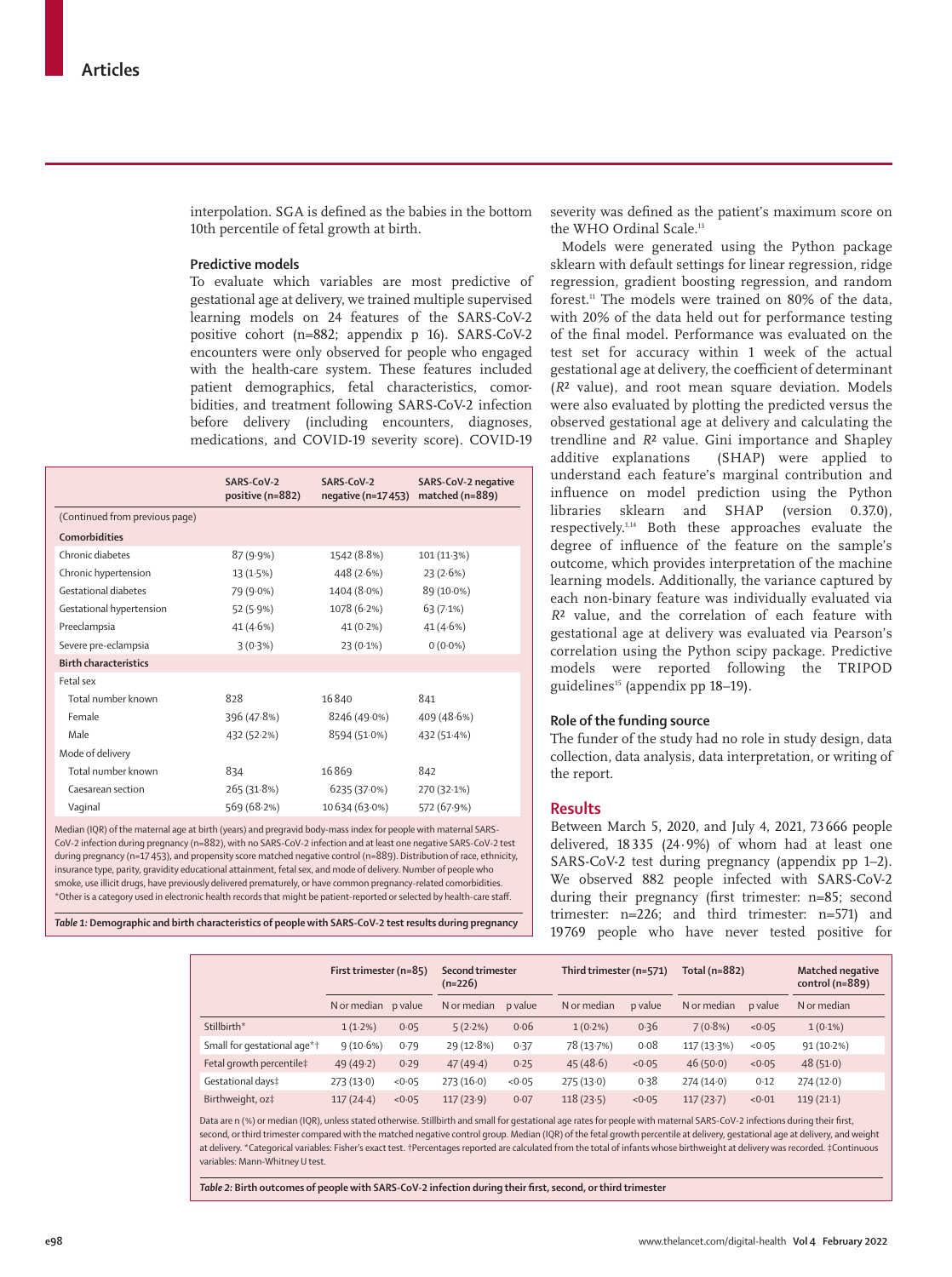High





SARS-CoV-2 and received at least one negative SARS-CoV-2 test during their pregnancy (table 1). Compared with the SARS-CoV-2 negative cohort, patients in the SARS-CoV-2 positive cohort were more likely to have the following characteristics: Hispanic ethnicity ( $p<0.0001$ ), race other than Asian or White ( $p<0.001$ ), lower age (p<0·0001), higher BMI (p<0·0001), higher parity (p<0.0001), higher gravidity (p<0.01), Medicaid insurance ( $p<0.001$ ), and lower educational attainment (85% attained a high school degree or less,  $p<0.01$ ; table 1; appendix p 13). To account for these covariates, which are known to be associated with negative birth outcomes, propensity score matching was used to create a control SARS-CoV-2 negative cohort of 889 people (table 1; appendix pp 13–14).

Patients with SARS-CoV-2 infection during the first and second trimester of pregnancy had decreased gestational age at delivery (first trimester p<0·05, second trimester  $p<0.05$ ; table 2). There was an increase in preterm delivery across all trimesters of pregnancy infections (all pregnancies  $p<0.05$ ) with the most pronounced increase occurring following first trimester infection (figure 1; first trimester  $p=0.22$ , second trimester,  $p=0.22$ , and third trimester  $p=0.06$ ). Pregnant patients with SARS-CoV-2 infection gave birth to infants with lower birthweight (first trimester p<0·05, second trimester  $p=0.07$ , third trimester  $p<0.05$ , all pregnancies p<0·01); however, lower fetal growth percentile at delivery was observed only following third trimester exposure (first trimester  $p=0.29$ , second trimester  $p=0.25$ , third trimester  $p<0.05$ , all pregnancies  $p<0.05$ ; table 2; appendix p 4). There were higher rates of SGA among infants born to mothers who had a SARS-CoV-2 positive test during pregnancy ( $p<0.05$ ), with the most pronounced increase following third trimester infection (table 2; appendix p 4). Additionally, people with SARS-CoV-2 infection during pregnancy had no increased risk of common pregnancy disorders including







The contribution of all the features in the random forest model towards the predicted gestational age at delivery as measured by the Shapley algorithm and reported as the SHAP value. This value is the average marginal contribution of a feature value across all permutations of features providing insight into the degree of influence of the feature on an individual's predicted gestational age at delivery. Each line represents a feature, and each dot represents a sample. The dot colour represents the value of the feature for the sample, with red being a high value and blue being a low value for that feature across all samples. SHAP=Shapley additive explanations.

gestational diabetes, gestational hypertension, and preeclampsia (table 2; appendix p 17).

Multivariable predictive modeling was deployed to evaluate the ability of demographic data, comorbidities, health following SARS-CoV-2 infection, and fetal characteristics features to predict the outcome gestational age at delivery. Supervised machine learning models predicting gestational age at delivery were trained on 24 features with model performance evaluated on the held-out test dataset (appendix pp 16–17). The highest performing model was random forest, which accurately predicted gestational age at delivery within a week 58% of the time, and the model accounted for 28% of the data variance (appendix pp 5, 17). The most important feature of the random forest model was gestational age at infection (figure 2; appendix pp 6–7). Earlier gestational age at infection is associated with earlier gestational age at delivery (figure 3). The second most important feature in the model is the number of unique active ingredients in medications prescribed following SARS-CoV-2 infection. Earlier gestational age at delivery was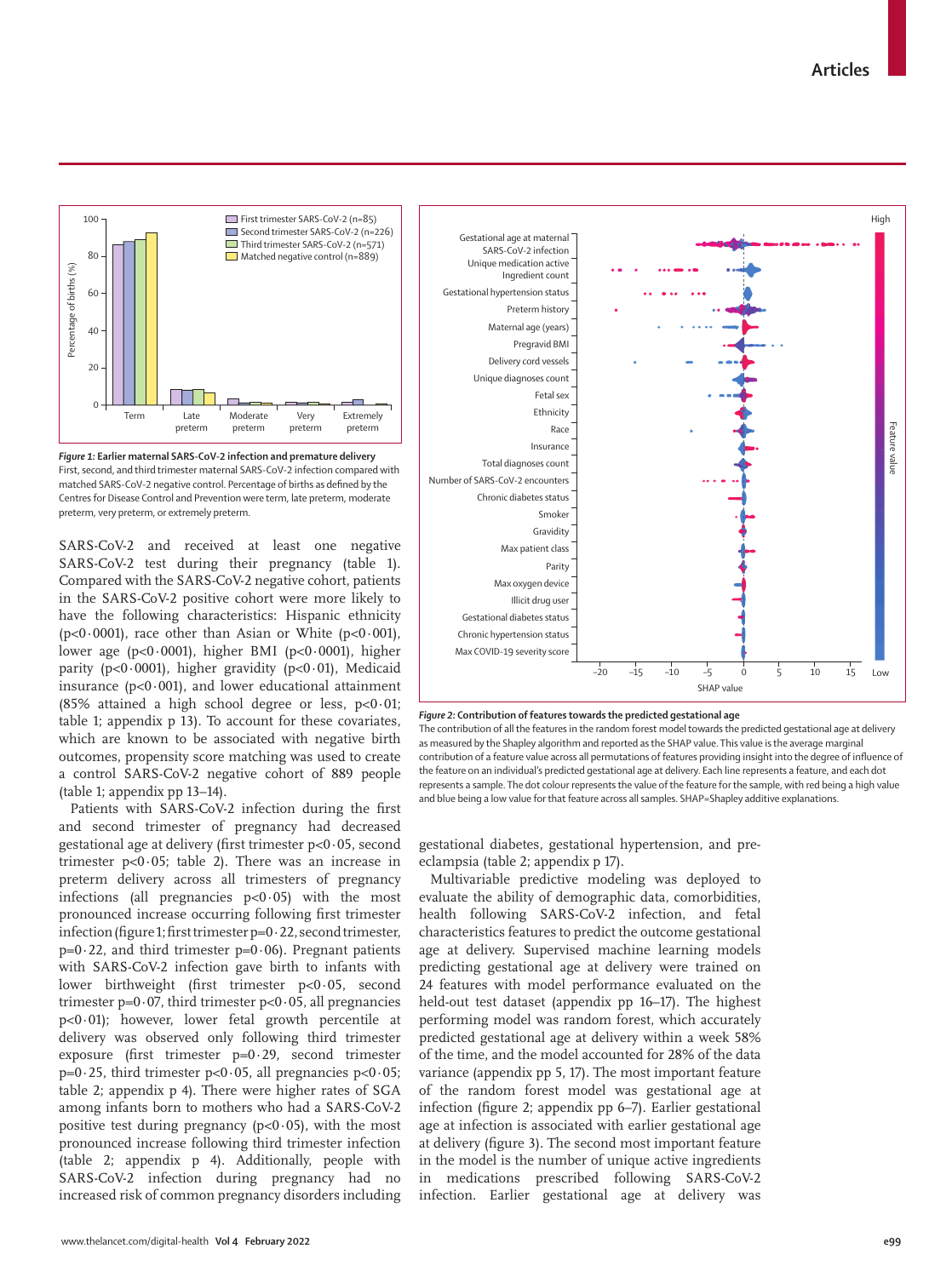

*Figure 3:* **The severity of maternal SARS-CoV-2 infection is not correlated with gestational age at delivery**

Correlation between gestational age at delivery for all instances of maternal SARS-CoV-2 infection (n=882) and gestational age at maternal SARS-CoV-2 infection, number of unique medications active ingredients prescribed, COVID-19 severity, and number of encounters during an active SARS-CoV-2 infection. The *R2* value and trendline equation are displayed.

associated with higher numbers of unique active ingredients in medications prescribed (figure 3). The second highest performing model was the gradient boosting regression model, which accurately predicted gestational age at delivery within a week 56% of the time and accounted for 28% of the data variance (appendix pp 8, 17). The most important feature in this model was also gestational age at infection (appendix pp 9–11).

Gestational age at infection and the count of unique active ingredients in medications accounted for 1·2% and  $5.6\%$ , respectively, of the variance in gestational days at delivery alone (figure 3). People who delivered prematurely tended to be infected with SARS-CoV-2 earlier in pregnancy, but there are people who had early infections who went on to deliver at term. Similarly, patients with higher numbers of unique active ingredients in medications prescribed following SARS-CoV-2 infection tended to deliver prematurely. However, some people with no medications delivered prematurely and some with dozens of medications prescribed delivered at term. There was a slight uptick in the number of SARS-CoV-2 encounters among people who had extremely and very preterm birth, but the people with the highest numbers of SARS-CoV-2 encounters had late preterm or term deliveries.

Gestational age at infection  $(r=0.11, p<0.01)$ , preterm history (*r*=0·17, p<0·0001), commercial insurance  $(r=0.09, p<0.01)$ , and number of cord vessels  $(r=0.15,$ p<0·0001) were associated with higher gestational age at delivery (table 3). Count of unique medication active ingredients (*r*=–0·21, p<0·0001), maternal age (*r*=–0·10, p<0·01), gestational hypertension status (*r*=–0·24, p<0·0001), gestational diabetes status  $(r=-0.07, p<0.05)$ , chronic hypertension status (*r*=–0·11, p<0·01), chronic diabetes status  $(r=-0.09, p<0.05)$ , and unique diagnoses count  $(r=-0.08, p<0.05)$  were associated with lower gestational age at delivery (table 3).

Finally, the COVID-19 severity score was not correlated with gestational age at delivery  $(p=0.31;$  table 3; appendix p 12), although this cohort only had patients who had mild or moderate acute COVID-19, and no patients who required mechanical ventilation. There was no correlation between gestational age at delivery and the number of SARS-CoV-2 encounters (p=0·98), need for supplemental oxygen ( $p=0.18$ ; WHO COVID-19 severity score  $4-5$ ), or maximum patient class ( $p=0.13$ ; outpatient, emergency or urgent care, or inpatient; table 3; appendix p 12). Also, there was no correlation between COVID-19 severity and the number of days before delivery SARS-CoV-2 infection occurs (p=0·25; appendix p 3). Altogether, people who delivered the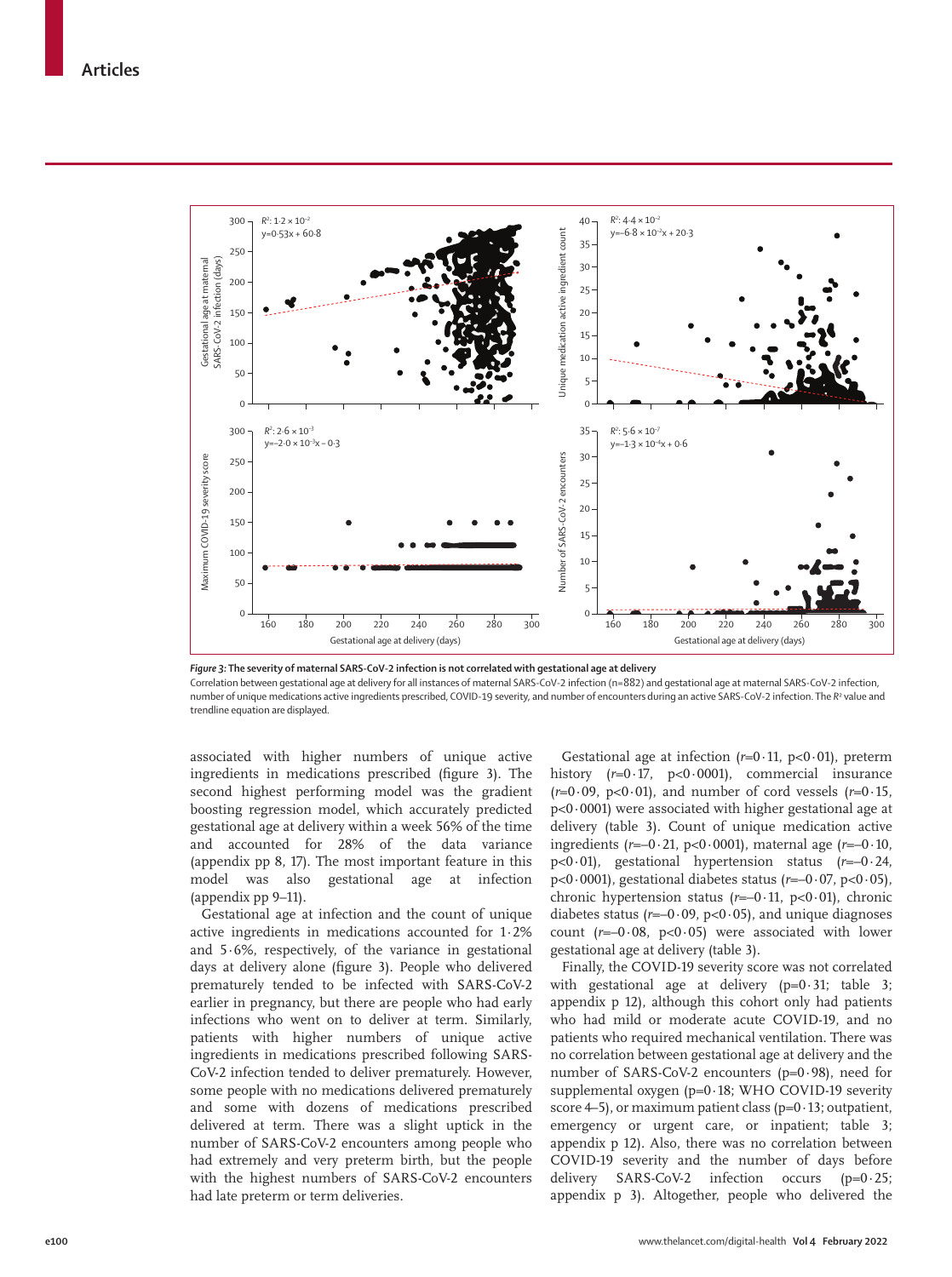earliest had mild SARS-CoV-2 infection (WHO COVID-19 severity ≤3) and early gestational age at infection. 35 (4·0%) of 882 pregnant people with SARS-CoV-2 infection received anticoagulation medication (heparin or enoxaparin) as treatment for COVID-19 (defined as received medication 2 weeks before or 4 weeks following a positive SARS-CoV-2 test). For these people, 34 (97·1%) received prophylactic doses and one received a therapeutic dose. Ten (28·6%) second trimester and 25 (71·4%) third trimester COVID-19 infections were observed.

# **Discussion**

In this study, we examined the impact of maternal SARS-CoV-2 infection on birth outcomes modulated by gestational age, which resulted in the following key findings. First, more negative birth outcomes were observed when infections occurred earlier in gestation, including increased risk for preterm birth and stillbirth. Second, there were increased rates of SGA infants born to people who had a positive SARS-CoV-2 test result during pregnancy, suggesting that preterm delivery is induced via a mechanism that could impact fetal growth. Third, there appears to be two distinct populations of pregnant people: a subset with a negative correlation between the time of maternal SARS-CoV-2 infection and gestational age at delivery and a second population appearing to be unaffected. Fourth, the difference between mild and moderate severity of the SARS-CoV-2 infection does not appear to play a part in whether a pregnancy is likely to be negatively affected. Taken together, these findings suggest that SARS-CoV-2 infection early in pregnancy is an important risk factor that should be monitored in health systems.

The biggest predictor of gestational age at delivery is gestational age at maternal SARS-CoV-2 infection followed by the number of unique medication active ingredients prescribed following a SARS-CoV-2 infection. Notably, there appeared to be two subpopulations when comparing the gestational age at delivery versus gestational age at SARS-CoV-2 infection. One subpopulation shows a positive correlation, but for most individuals, the timing of infection did not show a direct association with gestational age at delivery (figure 3). This finding suggests there could be some event, or class of events, that happen during some pregnancies and not others, triggering the chance of negative effects on outcomes. Surprisingly, there was no correlation between gestational age at delivery and COVID-19 severity or the number of SARS-CoV-2 encounters, suggesting that the mechanism behind the effect of SARS-CoV-2 on preterm birth might differ from those that drive severity. Pregnant people with preterm birth tended to have mild SARS-CoV-2 infections and limited numbers of encounters during an active SARS-CoV-2 infection. Further studies are needed to investigate the mechanisms of how

|                                                                                                                                     | Pearson's<br>correlation | p value  |  |  |
|-------------------------------------------------------------------------------------------------------------------------------------|--------------------------|----------|--|--|
| Demographic                                                                                                                         |                          |          |  |  |
| Maternal age, years                                                                                                                 | $-0.1$                   | < 0.01   |  |  |
| Pregravid body-mass index, kg/m <sup>2</sup>                                                                                        | $-0.05$                  | 0.17     |  |  |
| Race                                                                                                                                | $-0.05$                  | 0.15     |  |  |
| Ethnicity                                                                                                                           | $-0.03$                  | 0.42     |  |  |
| Insurance                                                                                                                           | 0.09                     | < 0.01   |  |  |
| Parity                                                                                                                              | $-0.03$                  | 0.35     |  |  |
| Gravidity                                                                                                                           | $-0.03$                  | 0.35     |  |  |
| Preterm history                                                                                                                     | 0.17                     | < 0.0001 |  |  |
| Smoker                                                                                                                              | 0.01                     | 0.85     |  |  |
| Illicit drug user                                                                                                                   | $-0.01$                  | 0.83     |  |  |
| Comorbidities                                                                                                                       |                          |          |  |  |
| Chronic diabetes status                                                                                                             | $-0.09$                  | <0.05    |  |  |
| Chronic hypertension status                                                                                                         | $-0.11$                  | < 0.01   |  |  |
| Gestational diabetes status                                                                                                         | $-0.07$                  | <0.05    |  |  |
| Gestational hypertension status                                                                                                     | $-0.24$                  | < 0.0001 |  |  |
| Health following SARS-CoV-2 infection                                                                                               |                          |          |  |  |
| Max COVID-19 severity index                                                                                                         | 0.03                     | 0.31     |  |  |
| Gestational age at maternal SARS-CoV-2<br>infection                                                                                 | 0.11                     | < 0.01   |  |  |
| Max patient class                                                                                                                   | 0.05                     | 0.13     |  |  |
| Number of SARS-CoV-2 encounters                                                                                                     | $7.5 \times 10^{-4}$     | 0.98     |  |  |
| Max oxygen device                                                                                                                   | $-0.04$                  | 0.18     |  |  |
| Unique medication active ingredients                                                                                                | $-0.21$                  | 0.0001   |  |  |
| Total number of diagnoses                                                                                                           | $-0.07$                  | 0.05     |  |  |
| Unique number of diagnoses                                                                                                          | $-0.08$                  | 0.05     |  |  |
| <b>Fetal characteristics</b>                                                                                                        |                          |          |  |  |
| Fetal sex                                                                                                                           | 0.05                     | 0.10     |  |  |
| Delivery cord vessels                                                                                                               | 0.15                     | < 0.0001 |  |  |
| Pearson's correlation coefficient and the corresponding p values for the<br>24 features (two-tailed) used in the predictive models. |                          |          |  |  |
| Table 3: Contribution of features towards the predicted gestational age                                                             |                          |          |  |  |

SARS-CoV-2 infection affects preterm birth and stillbirth.

Previous studies reported more severe birth outcomes among symptomatic than asymptomatic people.<sup>1,2</sup> However, these studies did not account for trimester of infection. Cohorts might have been skewed towards people infected during their third trimester due to the state of testing early in the pandemic and studies' earlier reporting, which would mean a low number of observations of first or second trimester SARS-CoV-2 infection. We showed that gestational timing of infection is the most important factor of birth outcome. Further, COVID-19 disproportionately impacts lowincome and minority communities, resulting in many covariates known to increase the risk of preterm birth and other negative birth outcomes.<sup>16</sup> There were significant differences in the demographics, comorbidities, and birth characteristics of people in the SARS-CoV-2 positive and SARS-CoV-2 negative cohorts, including ethnicity, race, and Medicaid insurance status.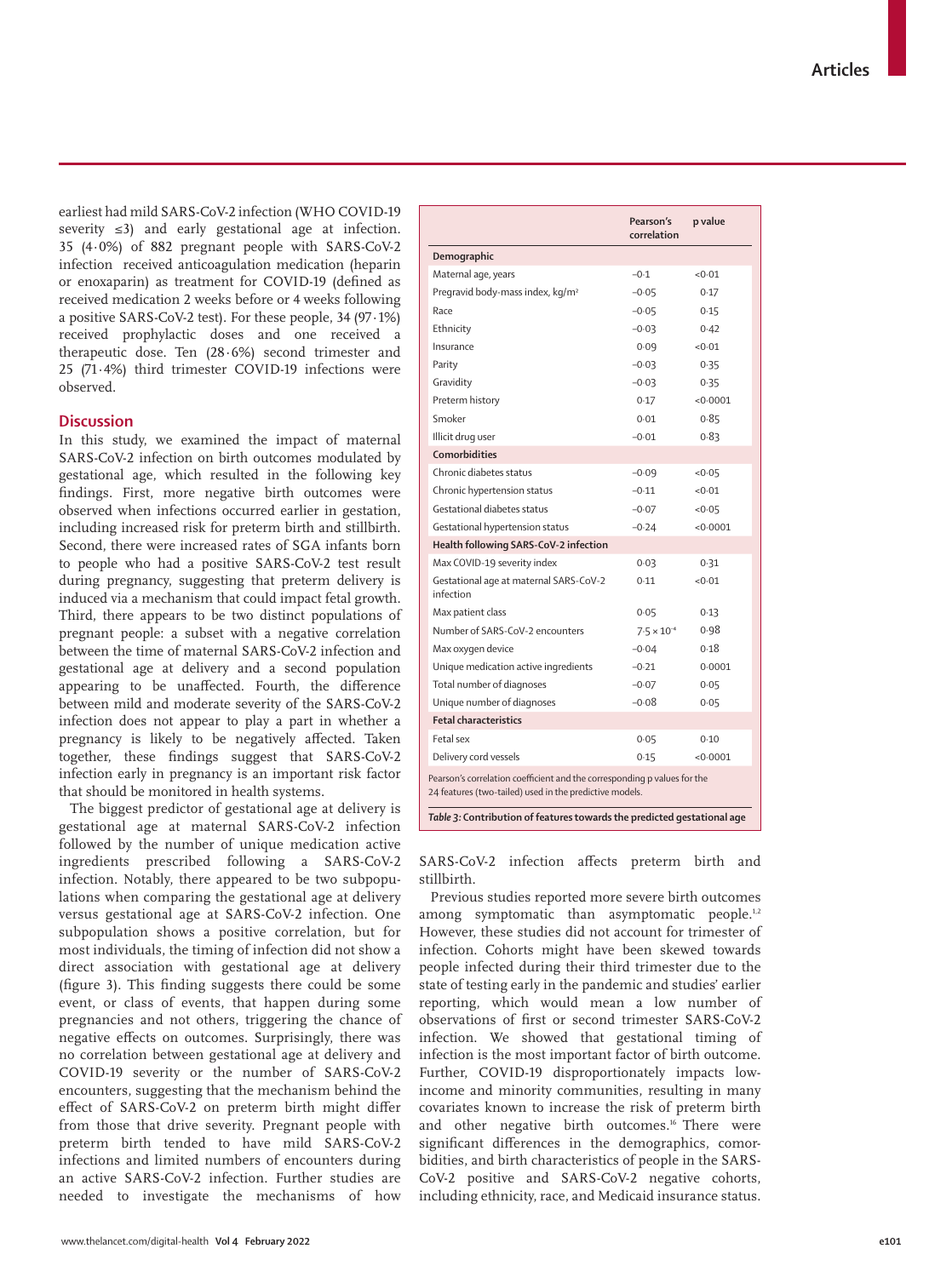Because these variables have previously been associated with differences in birth outcomes in the USA, we control for these cofactors using propensity score matching.

A potential mechanism that could account for worse outcomes with SARS-CoV-2 infections earlier in gestation is increased levels of angiotensin converting enzyme 2 (ACE2) in the placenta earlier in gestation.<sup>17</sup> The SARS-CoV-2 spike protein interacts with ACE2 for entry into human cells,18–20 and ACE2 placental levels are dependent on gestational age, with the highest levels observed early in gestation and near undetectable levels observed near term.17,20 This difference implicates an increased risk of SARS-CoV-2 infecting the placenta via ACE2 binding. Vertical SARS-CoV-2 transmission has been reported, but remains a rare mode of infection.<sup>21,22</sup> However, an intrauterine infection can lead to ACE2-expressing neutrophils and monocytes (macrophage) to invade the placenta, which could result in increased risk for fetal distress.<sup>17</sup> This is a potential mechanism by which increased stress occurs on the placenta during SARS-CoV-2 infection in a gestational age dependent manner. The histological features of SARS-CoV-2 infected placenta remain ill-defined due to scarce placenta histopathological reports. However, given that patients with COVID-19 have an increased risk of thromboembolic events, additional investigations into placental thrombosis, thromboembolic events, and anticoagulation in pregnant patients following maternal SARS-CoV-2 infection are justified.<sup>22</sup> Only 35 people in the SARS-CoV-2 positive cohort received anticoagulants as a treatment for COVID-19 in this study. Because few people in this study received anticoagulation during acute COVID-19 infection, it is not possible to do a rigorous analysis on the association between this treatment and birth outcomes. This remains an important area for future investigation. Future studies examining the impact of SARS-CoV-2 infection on placenta health are needed to provide insight into the mechanism by which maternal SARS-CoV-2 infection might promote negative pregnancy outcomes.

The trend of increased rates of preterm birth and stillbirth among women who had a first or second trimester SARS-CoV-2 infection is concerning. Extremely preterm birth is associated with lower fetal survival and lifelong health problems, including neuropsychiatric impairment and elevated levels of major comorbidities.23–25 Furthermore, extremely preterm infants require substantial resources for care, with costs nearly 100 times that of care for full-term infant in the first 6 months of life.<sup>26</sup> In addition to increased risk of negative pregnancy outcomes following SARS-CoV-2 infection, pregnant people have higher infection rates and are more likely to develop severe COVID-19.1,2,25,27 Taken together, both maternal and fetal health are at increased risk following maternal SARS-CoV-2 infection. It might, therefore, be prudent to consider pregnant people as a prioritised population for SARS-CoV-2 vaccination in areas where vaccine dissemination is scarce. There is also evidence that vaccine antibodies can pass through the umbilical cord to the fetus in utero, meaning that maternal vaccination can have the additional benefit of protecting the subsequent neonate.28,29

The results suggest that additional monitoring of birth outcomes following first or second trimester maternal SARS-CoV-2 infection is warranted. The pregnant people who tested positive for SARS-CoV-2 in this study were unvaccinated against COVID-19; therefore, it would be interesting to examine in future studies whether vaccination helps to prevent negative birth outcomes in breakthrough cases. Also, modifiable features that are predictive of premature delivery can suggest hypotheses for clinical interventions, and additional features can be added to improve model accuracy and explore additional potential risk factors. The impact of in utero SARS-CoV-2 exposure on neonatal outcomes, including meeting developmental milestones, also needs further investigation. Finally, the impact of COVID-19 on subsequent pregnancy outcomes should be studied by examining the birth outcomes of non-pregnant women who had COVID-19 and later went on to become pregnant. Such studies are needed to assess the long-term impact of COVID-19 and the effect of post-acute sequelae of SARS-CoV-2 on pregnancy.

Here we examine outcomes of pregnancies that reached at least 20 weeks of gestation. It is possible that first trimester SARS-CoV-2 infection increases the risk of miscarriage, an outcome that we do not evaluate in this study. People in our study cohort had mild or moderate SARS-CoV-2 infections, so our findings might not extrapolate to a pregnant person with severe COVID-19, which remains rare in pregnant people. We have identified features that are predictive of gestational age at delivery, but they are not necessarily risk factors for premature delivery. Furthermore, this study was done at PSJH without validation at an independent health-care system. However, concerns regarding generalisability of this study are mitigated by the size and diversity of PSJH, which serves patients at 51 hospitals and 1085 clinics across five western US states.

Additionally, this study focused on birth outcomes and does not account for neonatal health. Thus far, there have been no serious outcomes observed among infants exposed to SARS-CoV-2 as neonates.<sup>22</sup> However, it is too early to observe the impact of in utero SARS-CoV-2 exposure on subsequent neonate and early development. Previously, in utero exposure to viruses have been shown to increase later risk of developing autism or other neuropsychiatric diseases.<sup>30</sup> Furthermore, in utero exposure to infection is associated with the development of subsequent autoimmune diseases, including asthma and type 1 diabetes.<sup>31,32</sup> Therefore, it is important to follow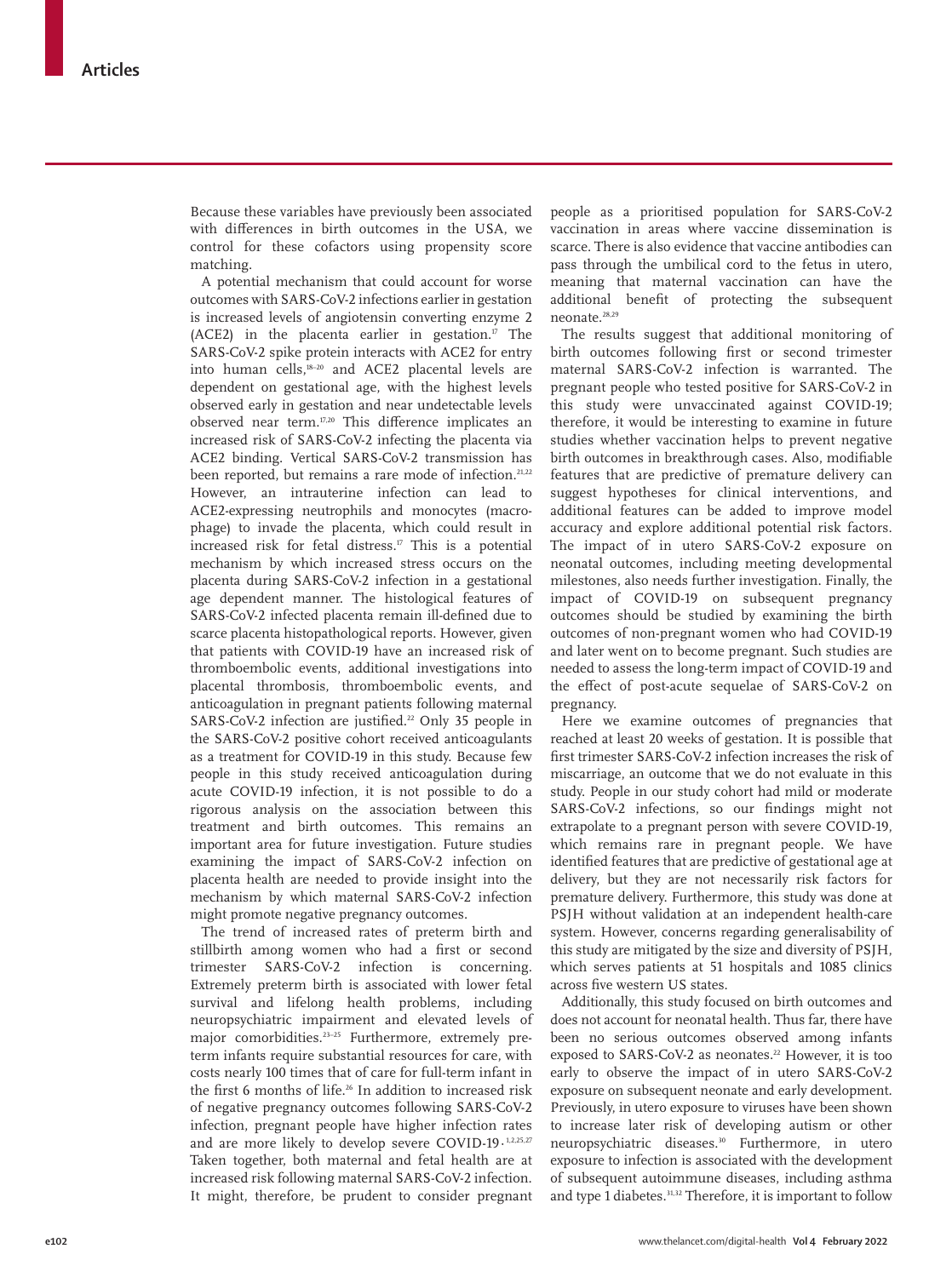children exposed to SARS-CoV-2 in utero to determine if this leads to increase risk of the development of longterm outcomes, especially neuropsychiatric or autoimmune diseases.

This cohort study found that first and second trimester maternal SARS-CoV-2 infection was a risk factor for preterm birth and stillbirth. The greatest predictor of gestational age at delivery following a maternal SARS-CoV-2 infection was the gestational age at infection. In this cohort of patients with mild or moderate COVID-19, there was no correlation between COVID-19 severity and gestational age at delivery. These findings suggest that increased monitoring and enhanced prenatal care could be appropriate for pregnant people who have had a SARS-CoV-2 infection during the first or second trimester of pregnancy, regardless of infection severity.

#### **Contributors**

SNP, NDP, LH, and JJH conceptualised the study. LH and JJH supervised the study implementation. Funding was provided by NDP and JJH. Administrative and material support was provided by LH. SNP and RTR did the data cleaning and transformation. SNP did the data analyses, including statistical analysis and machine learning. SNP, YMH, and TS were involved in data interpretation. SNP prepared the manuscript with critical revision of the manuscript for important intellectual content provided by NDP, LH, and JJH. All authors reviewed and approved the final version of the manuscript. SNP, RTR, YMH, TS, and JJH had full access to the data in the study. All authors had final responsibility for the decision to submit for publication.

#### **Declaration of interests**

LH and NDP are scientific advisors for Sera Prognostics, a pregnancy diagnostics company, and hold stock options. The company is not associated with this study or any of the findings. All other authors declare no competing interests.

## **Data sharing**

All clinical logic has been shared. Results have been aggregated and reported within this paper to the extent possible while maintaining privacy from personal health information as required by law. All data are archived within Providence St Joseph Health systems in a HIPAA-secure audited compute environment to facilitate verification of study conclusions.

#### **Acknowledgments**

This work was funded by a grant from the National Institutes of Health (HD091527), supplied by NDP. JJH has been funded in part with federal funds from the Department of Health and Human Services, Office of the Assistant Secretary for Preparedness and Response, Biomedical Advanced Research and Development Authority (contract number HHSO100201600031C). We thank Chengzhen Dai for code extracting patients' insurance status and Stephen Lye for his insight into angiotensin converting enzyme 2 placental levels throughout pregnancy. We are grateful to Providence St Joseph Health for sharing their data engineering expertise and computational resources. We would also like to acknowledge SNOMED International for developing and maintaining SNOMED-CT.

#### **References**

- 1 Delahoy MJ, Whitaker M, O'Halloran A, et al. Characteristics and maternal and birth outcomes of hospitalized pregnant women with laboratory-confirmed COVID-19—COVID-NET, 13 States, March 1–August 22, 2020. *MMWR Morb Mortal Wkly Rep* 2020; **69:** 1347–54.
- Jering KS, Claggett BL, Cunningham JW, et al. Clinical characteristics and outcomes of hospitalized women giving birth with and without COVID-19. *JAMA Intern Med* 2021; **181:** 714–17.
- Lokken EM, Huebner EM, Gray Taylor G, et al. Disease severity, pregnancy outcomes and maternal deaths among pregnant patients with SARS-CoV-2 infection in Washington state. *Am J Obstet Gynecol* 2021; **225:** e1–77.
- Little C, Alsen M, Barlow J, et al. The impact of socioeconomic status on the clinical outcomes of COVID-19; a retrospective cohort study. *J Community Health* 2021; **46:** 794–802.
- 5 Tai DBG, Shah A, Doubeni CA, Sia IG, Wieland ML. The disproportionate impact of COVID-19 on racial and ethnic minorities in the United States. *Clin Infect Dis* 2021; **72:** 703–06.
- 6 Goldenberg RL, Culhane JF, Iams JD, Romero R. Epidemiology and causes of preterm birth. *Lancet* 2008; **371:** 75–84.
- 7 Class QA, Lichtenstein P, Långström N, D'Onofrio BM. Timing of prenatal maternal exposure to severe life events and adverse pregnancy outcomes: a population study of 2.6 million pregnancies. *Psychosom Med* 2011; **73:** 234–41.
- 8 Dorélien A. The effects of in utero exposure to influenza on birth and infant outcomes in the US. *Popul Dev Rev* 2019; **45:** 489–523.
- 9 Havers FP, Reed C, Lim T, et al. Seroprevalence of antibodies to SARS-CoV-2 in 10 Sites in the United States, March 23–May 12, 2020. *JAMA Intern Med* 2020; **180:** 1576–86.
- 10 Austin PC, Fine JP. Propensity-score matching with competing risks in survival analysis. *Stat Med* 2019; **38:** 751–77.
- 11 Pedregrosa F, Grisel O, Blondel M, et al. Scikit-learn: machine learning in Python. *J Mach Learn Res* 2011; **12:** 2825–30.
- 12 Kiserud T, Piaggio G, Carroli G, et al. The World Health Organization fetal growth charts: a multinational longitudinal study of ultrasound biometric measurements and estimated fetal weight. *PLoS Med* 2017; **14:** e1002220.
- 13 WHO. COVID-19 therapeutic trial synopsis. 2020. https://www. who.int/publications/i/item/covid-19-therapeutic-trial-synopsis (accessed Feb 19, 2021).
- Lundberg SM, Lee S-I. A unified approach to interpreting model predictions. 31st conference on Neural Information Processing Systems (NIPS 2017); Dec 4–9, 2017.
- 15 Collins GS, Reitsma GB, Altman DG, Moons KGM. Transparent reporting of a multivariable prediction model for individual prognosis or diagnosis (TRIPOD): the TRIPOD Statement. *BMJ* 2015; **350:** g7594.
- 16 Vogel JP, Chawanpaiboon S, Moller A-B, et al. The global epidemiology of preterm birth. *Best Pract Res Clin Obstet Gynaecol* 2018; **52:** 3–12.
- 17 Lye P, Dunk CE, Zhang J, et al. ACE2 is expressed in immune cells that infiltrate the placenta in infection-associated preterm birth. *Cells* 2021; **10:** 1724.
- 18 Hoffmann M, Kleine-Weber H, Schroeder S, et al. SARS-CoV-2 cell entry depends on ACE2 and TMPRSS2 and is blocked by a clinically proven protease inhibitor. *Cell* 2020; **181:** 271–80.
- 19 Wang Q, Zhang Y, Wu L, et al. Structural and functional basis of SARS-CoV-2 entry by using human ACE2. *Cell* 2020; **181:** 894–904.
- 20 Zhou P, Yang X-L, Wang X-G, et al. A pneumonia outbreak associated with a new coronavirus of probable bat origin. *Nature* 2020; **579:** 270–73.
- 21 Bloise E, Zhang J, Nakpu J, et al. Expression of severe acute respiratory syndrome coronavirus 2 cell entry genes, angiotensinconverting enzyme 2 and transmembrane protease serine 2, in the placenta across gestation and at the maternal-fetal interface in pregnancies complicated by preterm birth or preeclampsia. *Am J Obstet Gynecol* 2021; **224:** 298.
- 22 Wastnedge EAN, Reynolds RM, van Boeckel SR, et al. Pregnancy and COVID-19. *Physiol Rev* 2021; **101:** 303–18.
- 23 Crump C, Winkleby MA, Sundquist J, Sundquist K. Prevalence of survival without major comorbidities among adults born prematurely. *JAMA* 2019; **322:** 1580–88.
- 24 Rogers EE, Hintz SR. Early neurodevelopmental outcomes of extremely preterm infants. *Semin Perinatol* 2016; **40:** 497–509.
- Zambrano LD, Ellington S, Strid P, et al. Update: characteristics of symptomatic women of reproductive age with laboratory-confirmed SARS-CoV-2 infection by pregnancy status—United States, January 22–October 3, 2020. *MMWR Morb Mortal Wkly Rep* 2020; **69:** 1641–47.